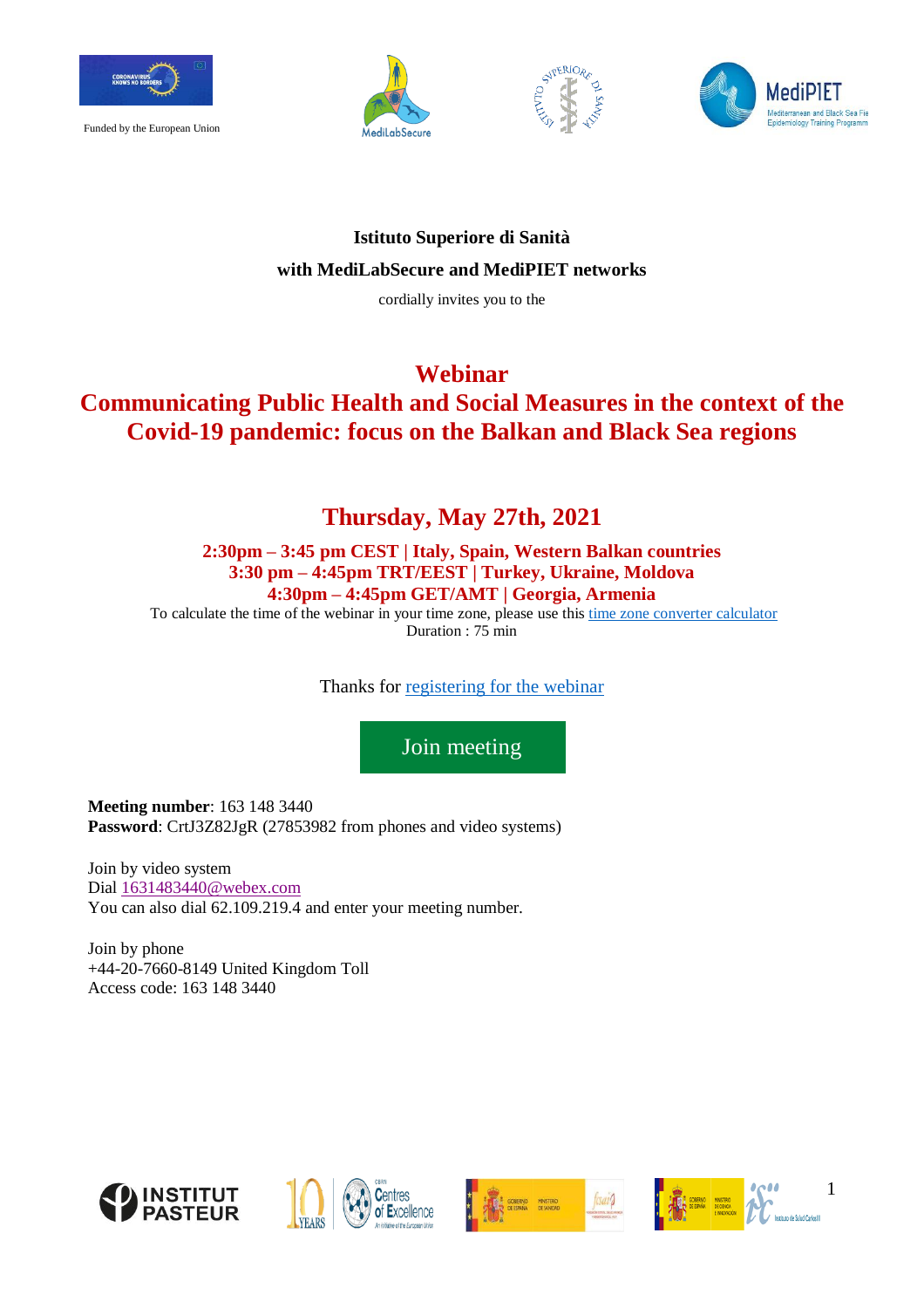

Funded by the European Union







## **Webinar**

Istituto Superiore di Sanità promotes this webinar to support the Covid-19 response in [MediLabSecure](https://www.medilabsecure.com/) and [MediPIET](https://medipiet.org/) partner countries, and as a follow up to the training course on "Preparedness and Response to the Health Emergency from novel Coronavirus"

Pandemic waves are recurring and vaccine distribution is only gradual: many countries, therefore, have to continue to manage the pandemic through Public Health and Social Measures (PHSM), and to continue to implement them throughout their vaccination campaigns: PHSM include individual, environmental surveillance and response, and social/physical distancing measures, along with movement and travel restrictions.

The webinar will update the debate on PHSM, with a focus on effective communication with the public to promote acceptance, uptake and adherence to PHSM in the Balkan and Black Sea regions.

Working language: English. Please note that the webinar will be recorded.

# **Objectives**

- Review evidence available on relevant, feasible and effective approaches to promote acceptance, uptake and adherence to physical distancing measures for COVID-19 prevention.
- Locate those approaches in the contexts of Balkan and Black Sea countries, also considering the ongoing vaccination campaigns.

The webinar is open to all [MediLabSecure](https://www.medilabsecure.com/project.html) and [MediPIET](https://medipiet.org/) network members. External participants (national or international organizations, public health experts or students) are welcome.

# **Program**

**Silvio Brusaferro, President, Istituto Superiore di Sanità** Welcome

## **Maria Grazia Dente, National Centre for Global Health, Istituto Superiore di Sanità, on behalf of MediLabSecure and MediPIET**

**Introduction** 

### **Marge Reinap, World Health Organization Regional Office for Europe**

What are relevant, feasible and effective approaches to promote acceptance, uptake and adherence to physical distancing measures for COVID-19 prevention and control









2